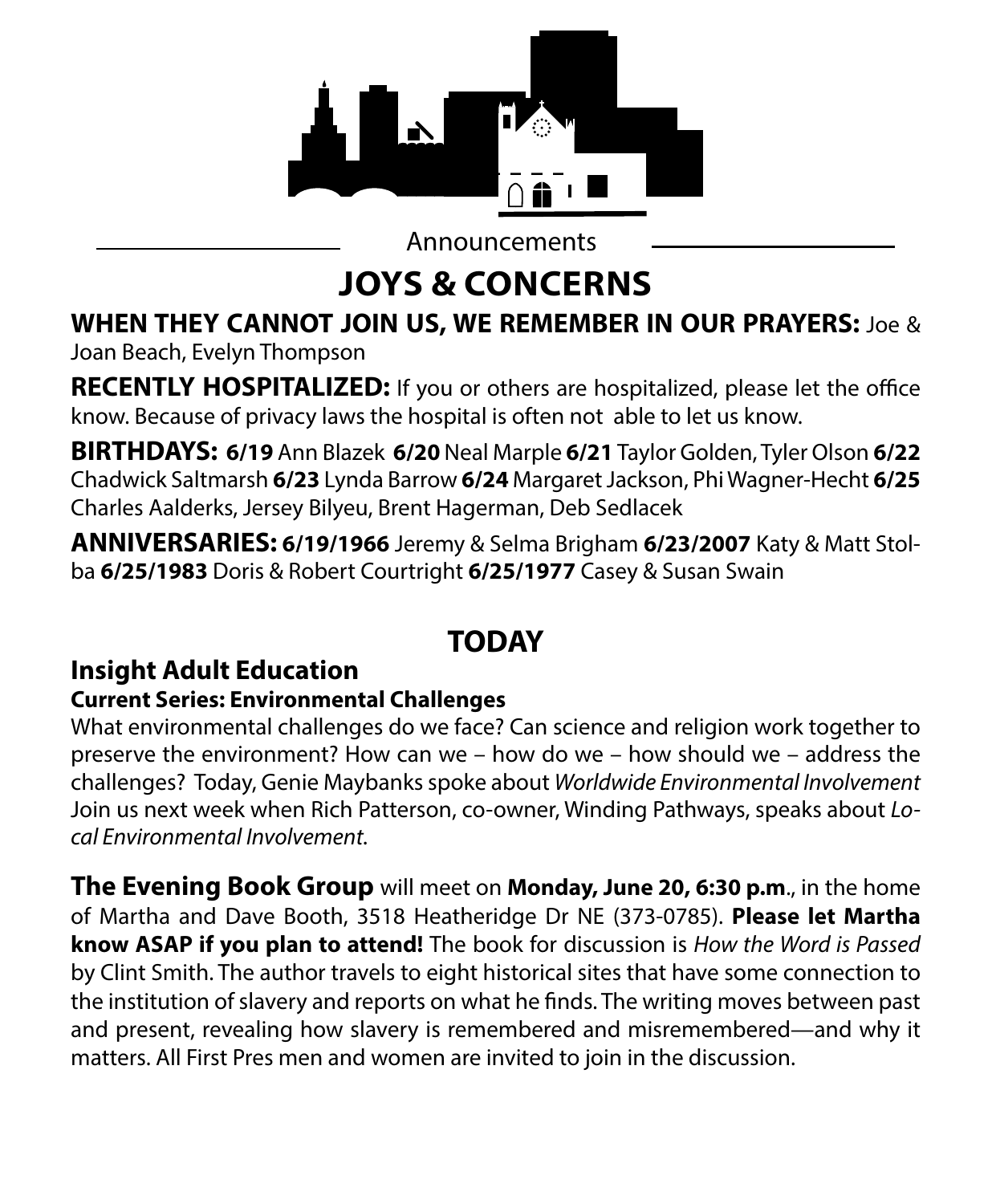#### **These Days Devotional Booklets**

The summer devotional series is here! If you would like to pick up a copy, you can do so in the Gathering Space.

#### **You Are What You Eat**

#### **Wednesdays in June 12:30-2:00pm**

In a joint effort between the Linn County Food Bank and the Iowa State Extension Office, Brianna Montrose will be presenting a series of classes on nutrition for the community. Covering everything from stretching grocery dollars to simple nutritional meals, the series will culminate in a shared lunch together at the end of June. Any FPC member who would like to sit in on any or all of the series is welcome to join.

#### **FPXperience**

FPXperiences take place every Wednesday this summer from 5:30 – 7:30 p.m. These events are open to everyone – singles, couples, families, young, middle-aged, and seniors! We will begin each week with a picnic. For most Wednesdays you'll want to bring a sack meal and a beverage with you. We encourage everyone to wear a First Presbyterian Summer T-Shirt. These will be available starting June 8th, with a suggested donation of \$10.50 Don't forget to wear your sunscreen and bug repellent when we meet outdoors! Looking forward to getting to know each other better this summer as we serve, play, worship, and enjoy nature together!

#### **FPXperience: Fishing @ Gehring Lake Wednesday, June 22nd 6:00 – 8:00 p.m.**

Bring a picnic dinner and head out to just north of town to the Gehring's Lake for an evening of fishing (and hopefully plenty of catching)! There is a little beach area and several spots to throw your line. Also an option is to head out to the middle on one of the kayaks to fish the deep water. All kids and youth under 18 must wear a life jacket if entering the water or on kayak. Some available if needed. Directions to the lake will be emailed closer to the date, or ask Pastor Heather or Stasia.

#### **Walking Together - Saturday, June 25 Racial Reconciliation: The Journey Continues A Conversation & Workshop with Dr. Drew G. I. Hart**

Issues of racial injustice and resultant violence continue to haunt our communities. Join us on June 25th for a conversation and workshop discussion with Dr. Drew G.I. Hart, professor of theology in the Bible and Religion department at Messiah University. Dr. Hart will invite us to envision the church's unique role in calling people to follow in the footsteps of Jesus Christ and address God's dream for all humanity, in order that we might strive for the flourishing of all people by doing justice and the things that make for peace. Dr. Hart is the author of two books: The Trouble I've Seen - Changing How the Church Views Racism, and Who Will Be a Witness? - Igniting Activism for God's Justice, Love & Deliverance.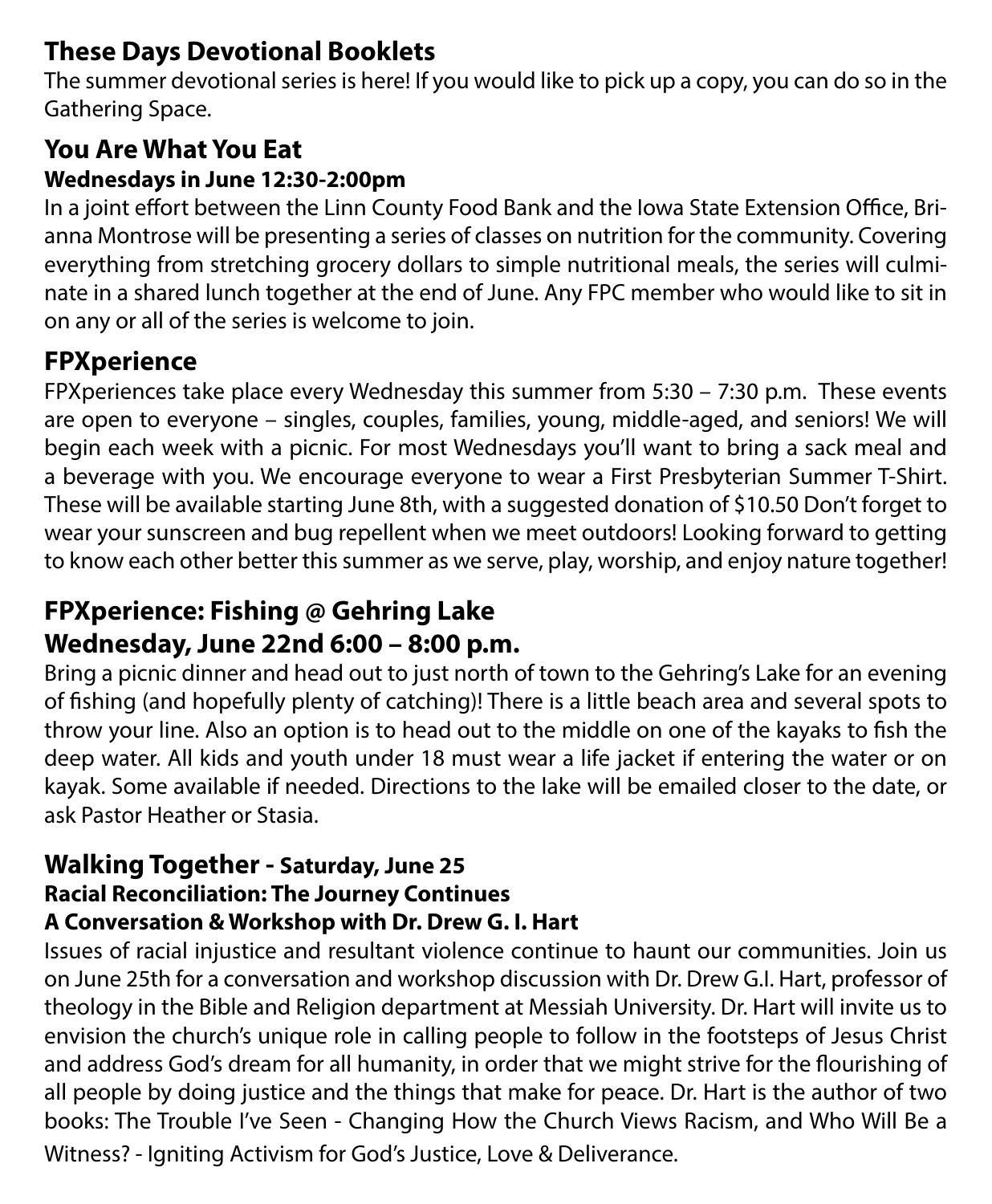#### **Star Spangled Organ Concert**

Join us on Sunday, June 26, 2022 at 3pm for a "Star-Spangled Organ Concert" held right here at First Presbyterian Church. This program is sponsored by the River Valley American Guild of Organists (RVAGO) and will feature patriotic music by American composers. Works will include "Fanfare for the Common Man", by Aaron Copeland, a medley of Armed Forces themes, and the ever-popular organ duet "The Stars & Stripes Forever" by John Philip Sousa. This concert is a part of the 2022 Cedar Rapids Freedom Festival. It is FREE and open to the public. Invite your family, neighbors and friends to this exciting concert that will help you celebrate America's freedom. LIVE streaming of the concert will also be available on the church's FaceBook page and YouTube channel. For more information, please contact Ted Cronbaugh, Senior Organist.

#### **Mark Your Calendars: Summer Neighborhood Meal & Enrichment Program July 25-29 and August 8-12**

Each summer area churches in partnership with St. Paul's United Methodist Church host a daily lunch (M-F) to fill the gap for children and families who don't have access to a noon meal provided by the schools during those summer months. This summer we will be providing the volunteers for two weeks - July 18-22 and August 8-12. There are a variety of shifts during the morning-noon hours. Plan on helping with a shift as we provide meals for our neighbors.

## **Volunteer for VBS**

Vacation Bible School is just around the corner and there are many fun opportunities for you to volunteer! We are looking for people who have graduated from elementary school at some point in their lives who would enjoy experiencing VBS again (or for the first time). Help us to create a positive experience for kids this summer. Volunteer opportunities and sign-up can be found at: https://fpccr.mycokesburyvbs.com/

#### **Summer Reading Camp Volunteers Needed July 18th-22nd @ Coe College**

First Pres & Coe Reading Camp is scheduled to take place this July 18th-22nd, 9am-3pm each day, on the Coe campus. More than 570 Cedar Rapids students have attended Reading Camp at Coe College over the past 15 years. This summer we will be welcoming another 30. The majority of these students come from the Achievement Academies affiliated with Jane Boyd Community House. They are entering 3rd, 4th or 5th grade and benefit from one-on-one mentors who read with them. The campers and their adult or youth mentors rotate through a variety of learning centers, swim in the Coe pool and eat lunch in the cafeteria.

We are looking for people willing to share their time for a day or for the week to read with a young person or help lead a reading skill station or would like to contribute to the camp financially - please share your interest with Pastor Heather or Martha Wilding, sign up in the Gathering Space, or fill out the online form on our website.